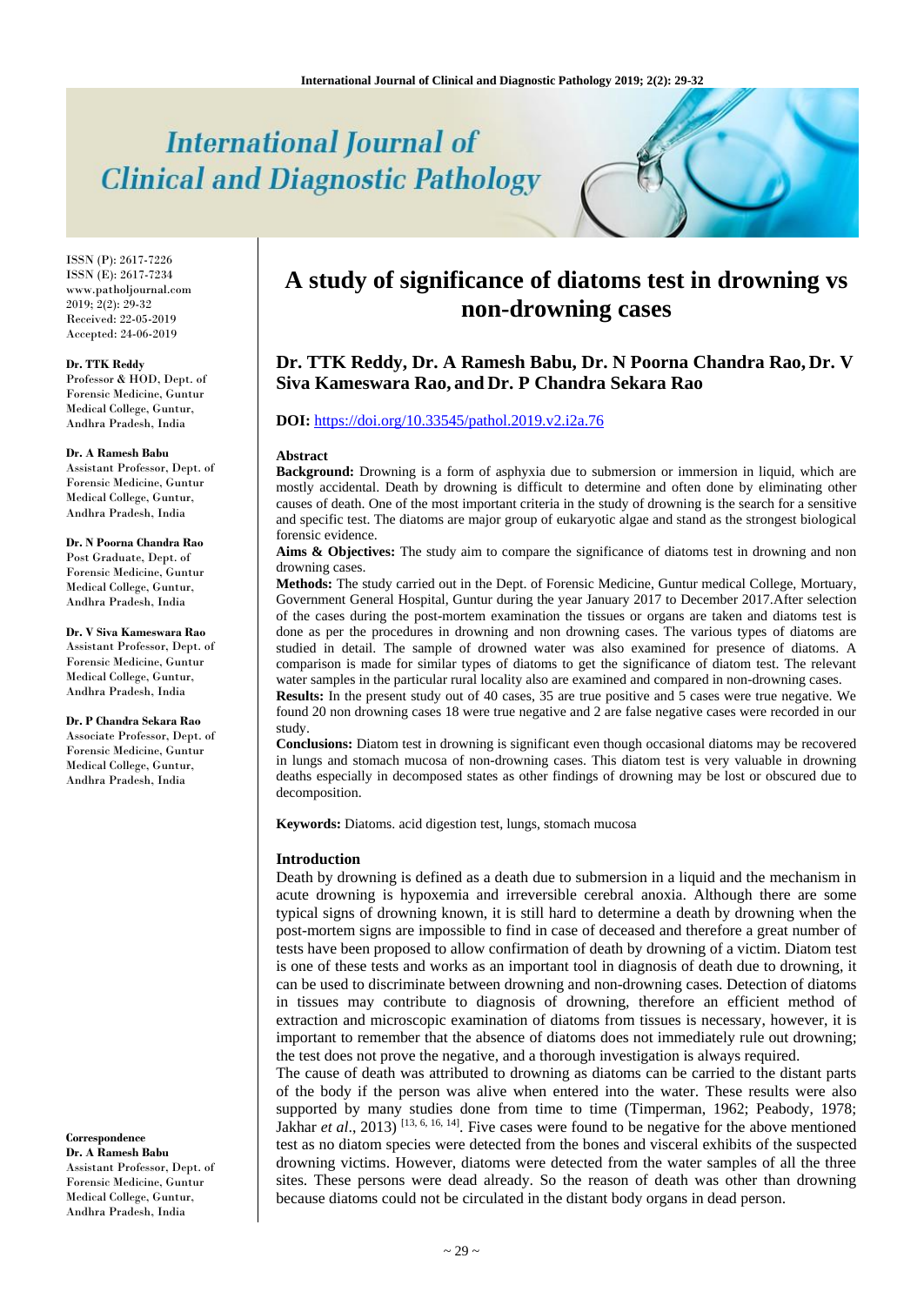Thus diatoms can be used as an important tool in the diagnosis of drowning cases. Various workers supported the reliability of the diatom test (Ludes *et al*., 1994; Pollanen, 1998; Vinayak *et al*., 2010; Verma, 2013) [17, 18] . Diatom test is frequently used in forensic science laboratories in India indrowning diagnosis, but at the same time, a large pool of forensic experts is confused about the practicality and reliability of the test for ante-mortem drowning detection.

Also, most of the diatoms are observed under light microscope as availability of an electron microscope is veryfew in the country. Therefore, the only comparison of shapesand sizes of different diatoms never confirmed the species of diatoms (Kumar et al., 2012)<sup>[19]</sup>.

Hence in the present study, the main objective is to study;

- 1. To detect the diatoms in various organs and tissues in all drowning cases.
- 2. To compare and contrast the various types of diatoms in the tissues with the sample of water
- 3. To detect the presence of diatoms in deaths due to nondrowning cases.
- 4. To analyse the significance of false positive and false negative cases with respect to diatoms.

## **Materials and Methods**

**Type of the study**

Prospective comparative analytical study.

## **Duration of the study**

1 Year (From January 2017 to Dec 2017).

#### **Place of the study**

Department of Forensic Medicine & Toxicology, Guntur Medical College, Guntur, AP

## **Inclusion criteria**

- All the deaths due to drowning brought to the mortuary, GGH, Guntur for post-mortem examination.
- Selected cases of deaths due to non drowning cases of rural areas brought to the mortuary, GGH, Guntur.

## **Exclusion criteria**

Cases other than drowning are not included as confirmed by history and police investigation. Bodies with multiple fractures were excluded from the study.

## **Collection of water sample**

Samples of water are collected as soon as possible after the body is discovered. Approximately 1 litre of water is collected. Water samples are placed in clean container and labelled. A diatom free formalin solution is added to water (1ml 2% formalin in water) to inhibit microbe growth indefinitely so that the same can be stored at room temperature.

## **Methodology for Postmortem analysis of drowning cases**

After post-mortem of dead bodies, internal organs (lungs & stomach mucosa) along with the water samples (from where the dead bodies were recovered) were collected. In all cases samples are put into different jars. 50 ml of nitric acid was added in each jar containing the lungs& stomach mucosa. Samples were left undisturbed overnight and boiled for half an hour on next day. A clear yellow solution was obtained

with a fat layer at the top. The fat layer was discarded and the remaining samples were centrifuged at 4000 rpm for 10 minutes. Supernatant was discarded and washed with distilled water and microscopic slides were prepared. Comparison of diatom species found in organ sample and water sample was done and correlations were drawn out accordingly (Hürlimann *et al*., 2000) [7] .

## **Statistical analysis**

The collected data analysed with suitable statistical tool and to find out the significance of the results.

## **Results**

60 selected cases were studied. Among them 40 cases are drowning and 20 are non drowning cases. Out of the 40 samples, 35 showed positive diatom test and the rest showed negative results. Out of the 20 cases, 18 cases showed true negatives and remaining two cases showed false negative. In the present study, most of the cases belongs to illiterate 25 (62.5%) followed by primary education 20%. Few number of cases were observed in graduation and higher graduation cases. The present findings showed most of the cases were belongs to low income group 20 (50%), followed by middle income group 15 (37.5%). In the present study, most of the drowning case were examined in both married and unmarried cases, here there was no significant difference in the results. In drowning cases males were more prone than the female. We observe drowning cases only in elder males than the younger ones.

In our study, it is observed that in only 12.5% cases there were injuries over the body, while in most (87.5%) of cases there was no injury found over the body. Out of 5 (2.5%) cases, major type of injury was found only 1case which is sufficient to cause of death, while rest4 (10%) cases had minor injuries. Regarding animal or aquatic animal bites over the body, we found 30% cases having animal bites while most (70%) cases did not have such bites. Dead bodies were found floating in more than half (52%) cases, while other (48%) were in submerged position when recovered from the site. Presence of watery fluid in pleural cavity was found in one third of the cases (75%). While in rest (25%) cases, there was no fluid in pleural cavity.

**Table 1:** Distribution of drowning cases according to age and sex

|           | Male |               | Female |               | <b>Total</b> |               |
|-----------|------|---------------|--------|---------------|--------------|---------------|
| Age group | No   | $\frac{6}{9}$ | No     | $\frac{6}{9}$ | No           | $\frac{0}{0}$ |
| ${<}15$   | 06   | 15            | 04     | 10            | 10           | 25            |
| 15-30     | 14   | 35            | 06     | 15            | 20           | 50            |
| 31-44     | 06   | 15            | 02     | 05            | 08           | 20            |
| >45       | 02   | 05            | 00     | 00            | 02           |               |
| Total     | 28   | 70            | 12     | 30            | 40           | 100           |

**Table 2:** Occupation

| Occupation        | N <sub>0</sub> | $\frac{0}{0}$ |
|-------------------|----------------|---------------|
| Student           | 20             | 50            |
| Laborour          | 08             |               |
| Farmer            | 04             |               |
| Housewife         | 04             |               |
| Government employ |                | 2.5           |
| Unemployed        |                | 7.5           |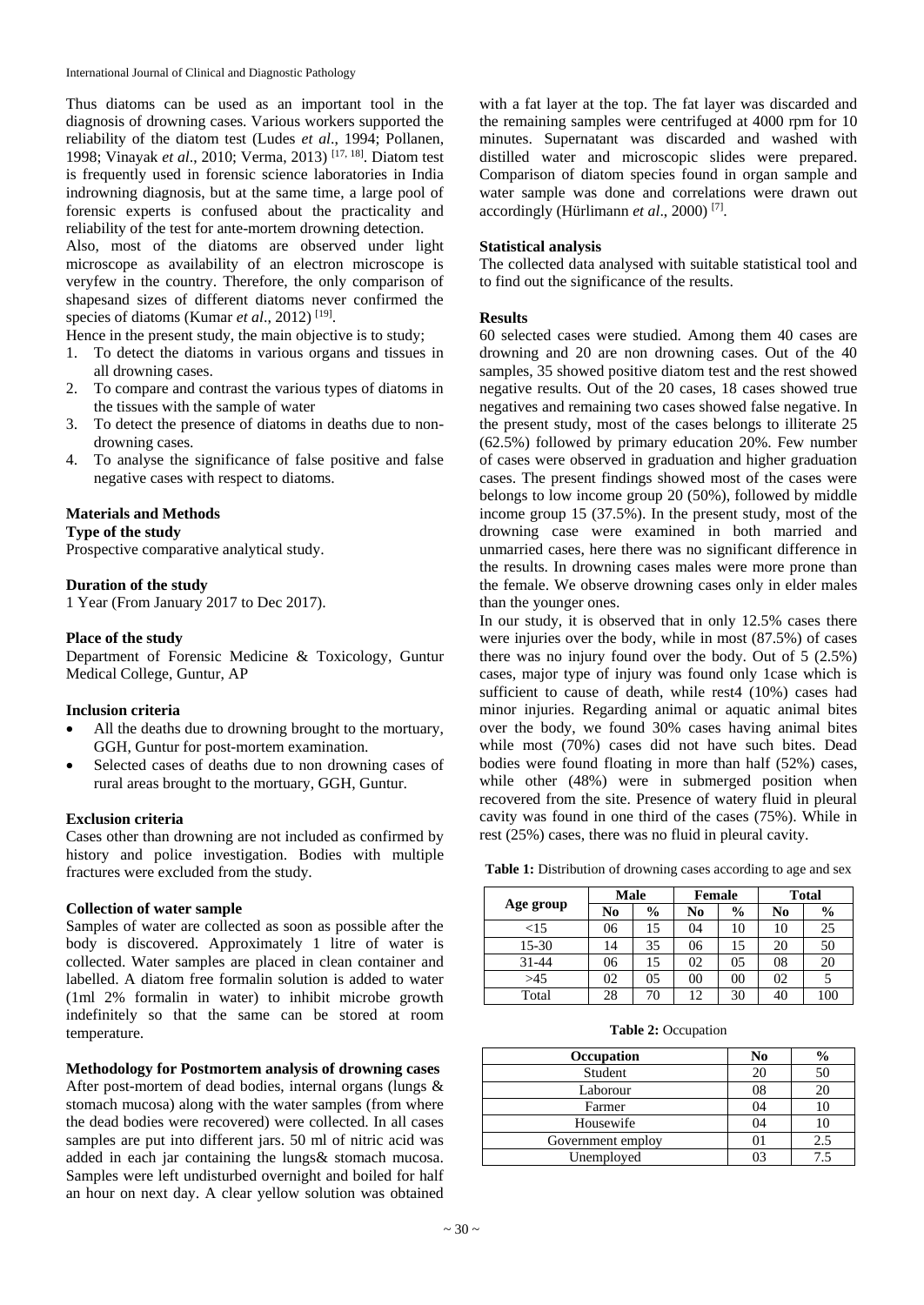International Journal of Clinical and Diagnostic Pathology

| <b>Educational status</b> | No |  |
|---------------------------|----|--|
| <b>Illeterate</b>         |    |  |
| <b>Primary Education</b>  |    |  |
| Any graduation            |    |  |
| Higher education          |    |  |

#### **Table 3:** Educational Status

#### **Table 4:** Socio-economic status

| Income status    | <b>Number</b> |  |
|------------------|---------------|--|
| Low income group |               |  |
| Middle income    |               |  |
| High income      |               |  |

**Table 5:** Marital status

| <b>Marital status</b> | No | $\frac{1}{2}$ |
|-----------------------|----|---------------|
| Un married            | 15 | 37.5          |
| Married               | 16 |               |
| Divorce               | 05 | 12.5          |
| Widow                 |    |               |

| <b>Table 6:</b> Distribution of drowning cases according to associated |
|------------------------------------------------------------------------|
| injury, animal bite and other findings $(N=40)$                        |

| <b>Findings</b>                |                        |               |  |
|--------------------------------|------------------------|---------------|--|
| <b>Associated body injury</b>  | N <sub>0</sub>         | $\frac{6}{9}$ |  |
| Major                          |                        | 2.5           |  |
| Minor                          | 4                      | 10            |  |
| No injury                      | 35                     | 88.75         |  |
| Animal & aquatic animal bite   |                        |               |  |
|                                | $\mathbf{N}\mathbf{0}$ | $\frac{6}{6}$ |  |
| Yes                            | 12                     | 30            |  |
| No                             | 28                     | 70            |  |
| <b>Fluid in pleural cavity</b> |                        |               |  |
|                                | N <sub>0</sub>         | $\frac{0}{0}$ |  |
| Yes                            | 30                     | 75            |  |
| No                             | 10                     | 25            |  |

In the present study out of 40 cases, 35 are true positive and 5 cases were true negative. We found 20 non drowning cases 18 were true negative and 2 are false negative cases were recorded in our study.

| Table 7: Type of Diatoms fond in the drowning cases |
|-----------------------------------------------------|
|-----------------------------------------------------|

| <b>Diatom</b> species | <b>Status</b> |
|-----------------------|---------------|
| Coconis               | $+++$         |
| Cuniate               | $^{++}$       |
| Centric               | ++++++++++    |
| Naviclond             | $^{++}$       |
| Small pennicate       | $+++++$       |
| Hetero polar          | $+++$         |
| Dorsi ventral         | $++++$        |
| Nitzschia             | $++$          |
| Elongated             | $^{++}$       |
| Filamentous           | $^{++}$       |

In the present study, the major diatoms found in the drowning cases were centric in shape which followed by small pennate type of diatoms were observed in most of the drowning cases. In non-drowning cases we observed different type and shapes of the diatoms.

#### **Discussion**

Out of 60 cases, 40 drowning cases and 20 non drowning cases were studied. A study found rural dominance in

contrast to among identified cases, maximum numbers of victims (45%) were unmarried. The reason may be that they do not have sufficient maturity and liabilities of their family which act like an inspiration to live and behave carefully and secondly because of more stressful and ambitious student life. Both together can lead to suicidal tendency and accident prone behaviour. More than half (50%) cases belonged to 15-30 years of age group which is also observed by others. This is more active period of life having great fluctuations of emotions, violent and arrogant nature and frequent participation in water activities. Also a tendency to be more reckless could explain the high proportion of victims in this age group. Male preponderance (70%) seen in the study was comparable to other studies. Studies suggest that males have higher drowning rates than females due to increased exposure to water and riskier behaviour, such as swimming alone, drinking alcohol before swimming alone and boating. Literacy rate was 62.5 percent, but higher education like graduation was seen only in 5% cases. This was well correlated with higher proportion of lower socioeconomic class (59.1%) and occupation wise major proportion of students (50%) and labours (20%). Similar findings were reported by others. Lower level of literacy and low socioeconomic status are considered major risk factors for drowning all over the world (Chowdary *et al.*)

#### **Postmortem findings**

The majority of the autopsy findings are related to asphyxia and have no specific link to drowning. The signs of drowning depend on the delay in recovering the body and on the development of the putrefaction phenomenon which alter the positive signs of drowning.

One of the signs of drowning would be large amounts of froth present around nostrils and mouth in freshly drowned bodies. This froth is also present in the upper and lower airways.

It is admitted that lung weights are higher in drowning cases but it was shown that normal weights are possible in the drowning cases after cardiac arrest reflex or vaso vagal reflex.

Most of the cases show bleaching appearance (25), soddening appearance (22), whitish pale discolouration (5), puckering of skin (8), cutis anserina (8) cases were observed.

Role of diatoms has always remained significant in solving the drowning cases. In cases, where the cause of death cannot be ascertained by conventional postmortem examination in those cases presence of diatoms in lungs and stomach mucosa plays an important role in determining whether the death is due to drowning or not.

Analysis of diatoms present in the body tissues like lungs, liver, spleen, blood and bone marrow has been undertaken as supportive evidence in drowning cases. The theory behind the 'diatom test' is that when any person drowns, the diatoms present in that water will reach to the lungs and some of them because of their size penetrate into the alveoli. If the heart is still beating, the diatoms that have entered into the blood stream travel around the body and may lodge in distant organs such as the kidneys, brain and bone marrow before death (Auer, 1991; Pollanen, 1997)<sup>[4, 5]</sup>.

The presence of diatoms in the internal organs most likely confirms the ante-mortem drowning. If there is any doubt about the drowning site, then water sample from the putative